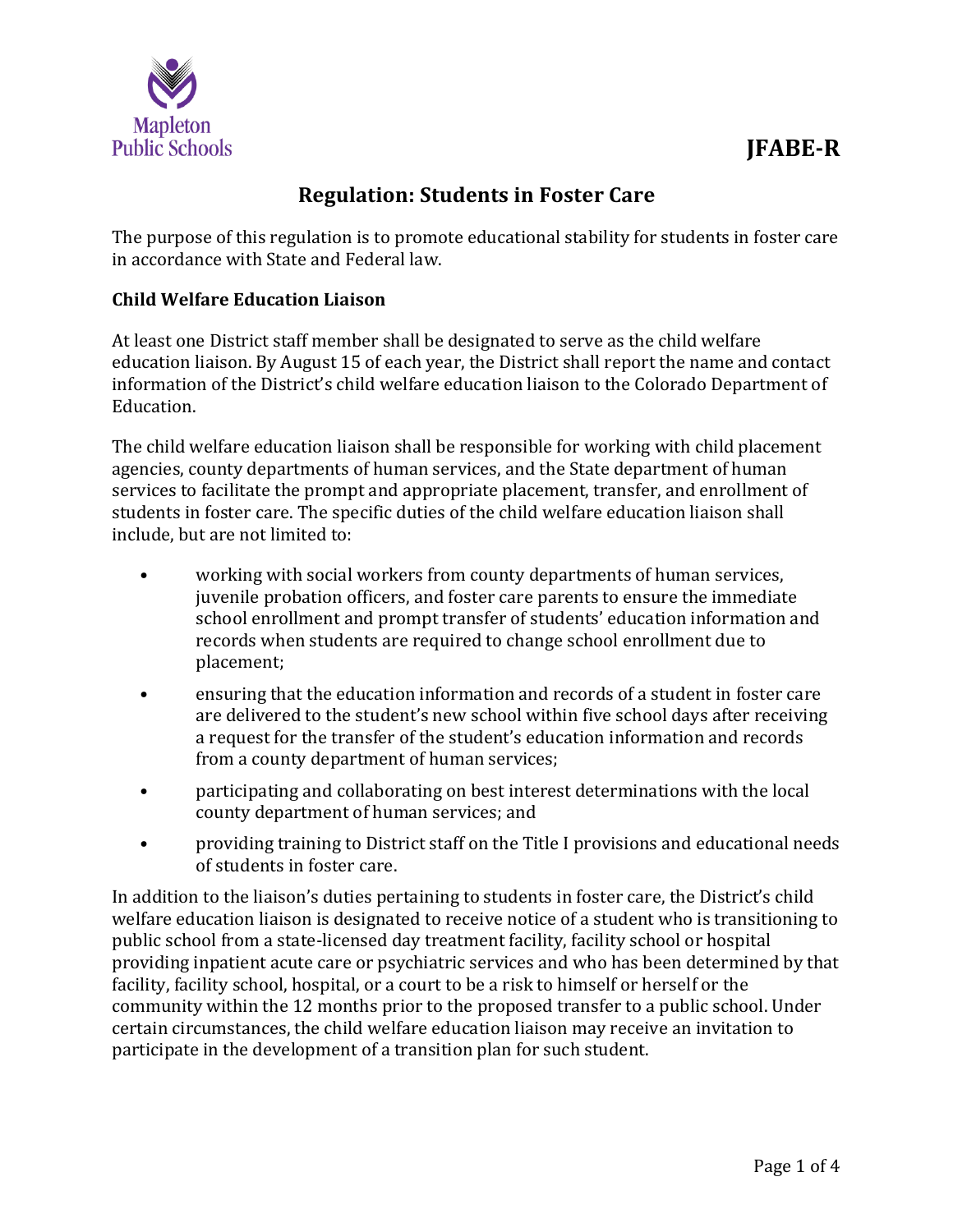

#### **Enrollment Determinations**

In making enrollment determinations, the child welfare education liaison shall assist appropriate county department of human services representatives in making "best interest of the child" education decisions, particularly the determination of whether or not it is in the best interest of the student in foster care to remain in his/her school of origin or to enroll in a new school.

#### **Transfer of Education Records**

If a student in foster care transfers to another school, the sending district shall transfer the student's education information and records to the receiving school within five school days after receiving a transfer request from the county department of human services that has legal custody of the student.

The sending district may release the student's education information and records to an employee of the county department of human services for the sole purpose of transferring the education information and records to the student's new school. Such release shall be in accordance with applicable state and federal law, including the Family Educational Rights and Privacy Act.

If the request for a records transfer involves a student who is receiving special education services pursuant to an individualized education plan, the sending district shall notify its special education director of the records request.

The sending district shall not delay the transfer of education information and records of a student in foster care for any reason, including but not limited to the existence of any unpaid fines or fees.

#### **Enrollment in a New School**

If it is determined that it is not in the student's best interests to remain in his/her school of origin and unless otherwise permitted by State law to deny enrollment, the district or new school shall immediately enroll a student in foster care in the new school, regardless of whether:

- the district or school has received the student's education records or certificate of immunization;
- the student can comply with any requirements pertaining to the use of school uniforms or other clothing restrictions; or
- the student can comply with any other pre-enrollment restrictions or requirements imposed by the district or new school.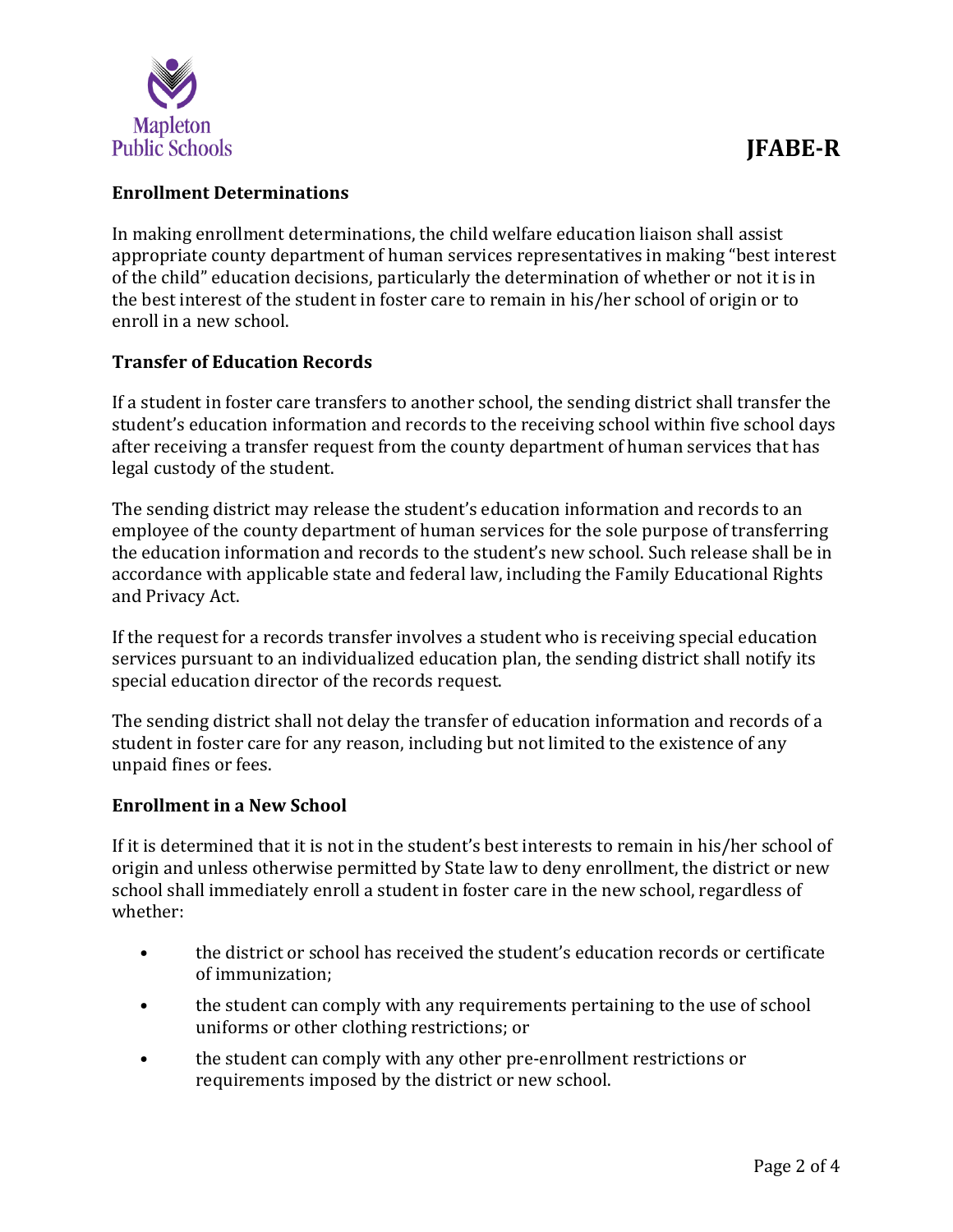

If the district or new school enrolls a student in foster care without receiving the student's certificate of immunization, the district or school shall notify the student's legal guardian that, unless the district or school receives the student's certificate of immunization or a written authorization for administration of immunizations within fourteen (14) days after the student enrolls, the student in foster care shall be suspended until such time as the district or school receives the certificate of immunization or authorization.

#### **Transfer of Credits**

When a student in foster care transfers from one school to another school, the sending school shall certify to the receiving school or district the coursework that the student fully or partially completed while enrolled. The receiving school or district shall accept the student's certified coursework as if it had been completed at the receiving school.

The receiving school or district shall apply all of the student's certified coursework toward completion of the student's requirements for the grade level in which the student is enrolled at the receiving school or for graduation from the receiving school if the student is enrolled in 12th grade. The receiving school or district may award elective credit for any portion of the student's certified coursework that is not aligned with the curriculum of the receiving school or district.

#### **Transportation**

Applicable Federal law requires the District to develop procedures to ensure that students in foster care who need transportation to their respective schools of origin promptly receive that transportation, and to ensure that such transportation is arranged and provided in a cost-effective manner. Accordingly, when the District is notified that a student in foster care needs, or may need, transportation to a District school, the child welfare education liaison will take steps to establish an individualized plan that addresses how transportation to maintain the student in his/her school of origin will be arranged, provided, and funded for the duration of time that the student is in foster care and attending his/her school of origin.

In establishing such a plan, the child welfare education liaison and other District staff shall follow any existing transportation procedures that the District, acting in collaboration with one or more relevant departments of human services, has adopted or otherwise expressly agreed to implement for the cost-effective transportation of the student in foster care. If there are additional costs in providing transportation to the school of origin, the District will provide such transportation if:

- the local county department of human services agrees to reimburse the District for the cost of such transportation;
- the District agrees to pay for the cost; or